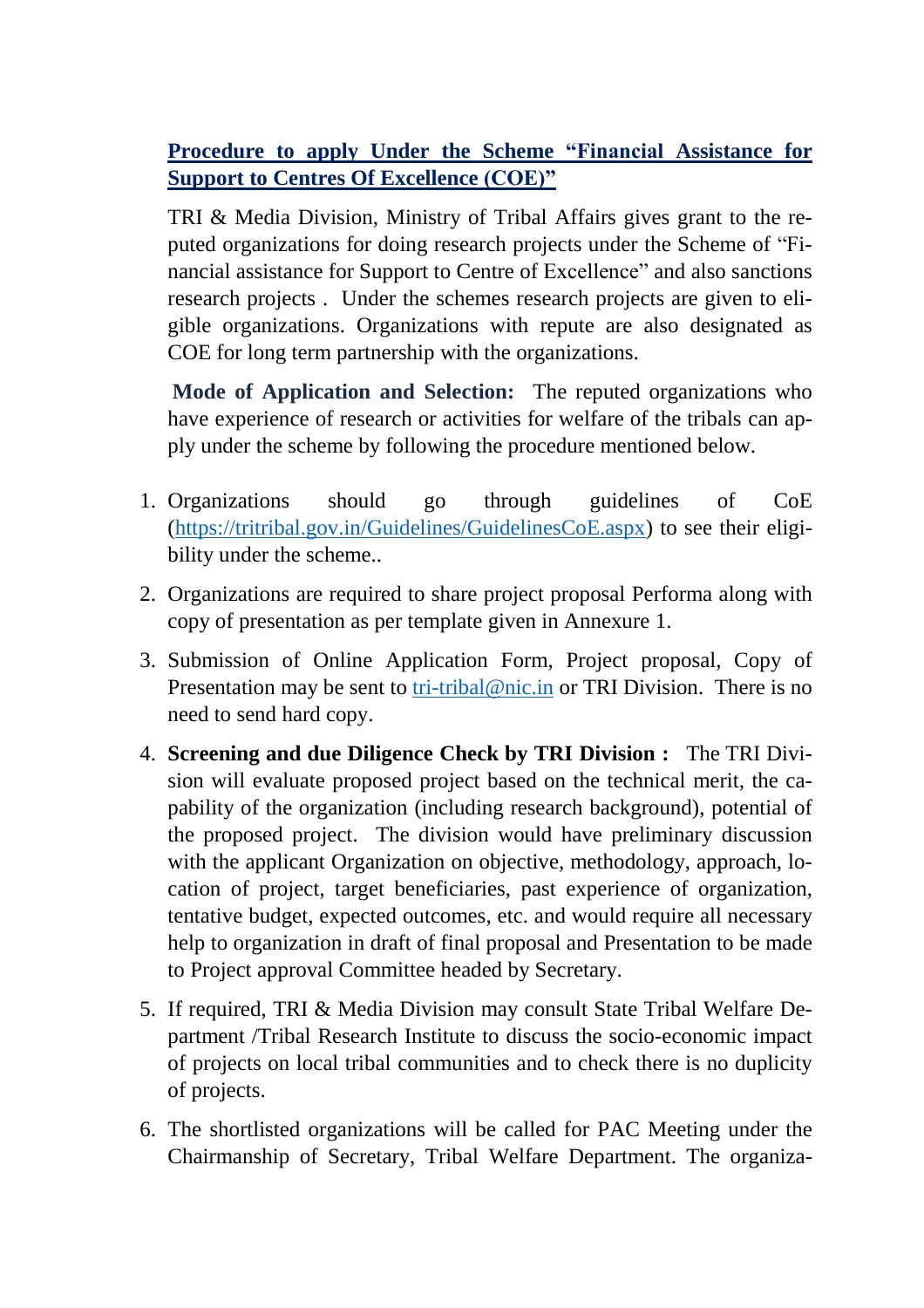tions which are not shortlisted will be communicated the reasons for not shortlisted.

- 7. Date of PAC meeting will be communicated to the shortlisted organizations by mail and placed on notice board of the TRI Portal.
- 8. The Project approved by the PAC is subject to concurrence by IFD Division of the Ministry.
- 9. After the concurrence of IFD, the Organization will be required to link their Bank account with EAT (Expenditure Advance Transfer) Module of PFMS.
- 10.The financial assistance will be released in three instalments in proportion of 40:20:20. 40% of the sanctioned grant will be released as 1st instalment on the allotment of project. The organization would be required to register on National Tribal Research Portal (https://tritribal.gov.in /CoEs\_Reg.aspx) and upload the sanctioned project detail with timelines etc on TRI portal and would update the quarterly progress of the project online.
- 11.The balance 20% will be released after the midterm review and receipt of the progress of project and 20 % will be released after the receipt of the final project report.
- 12. The organization would be required to submit the final report in the form of documentation, Vedio, Report etc as specified in the sanctioned letter, which will be approved by TRI Division. Organization would be required to upload the report on http://repository.tribal.gov.in for release of final Instalment.
- 13.Project Applications can be filed any time during the year. Organizations which are already doing projects with own funds or with CSR funds and want to collaborate with MoTA for grant under their projects can submit details of their project on TRI Portal . TRI division may also contact such organization for jointly working on issues of tribal development.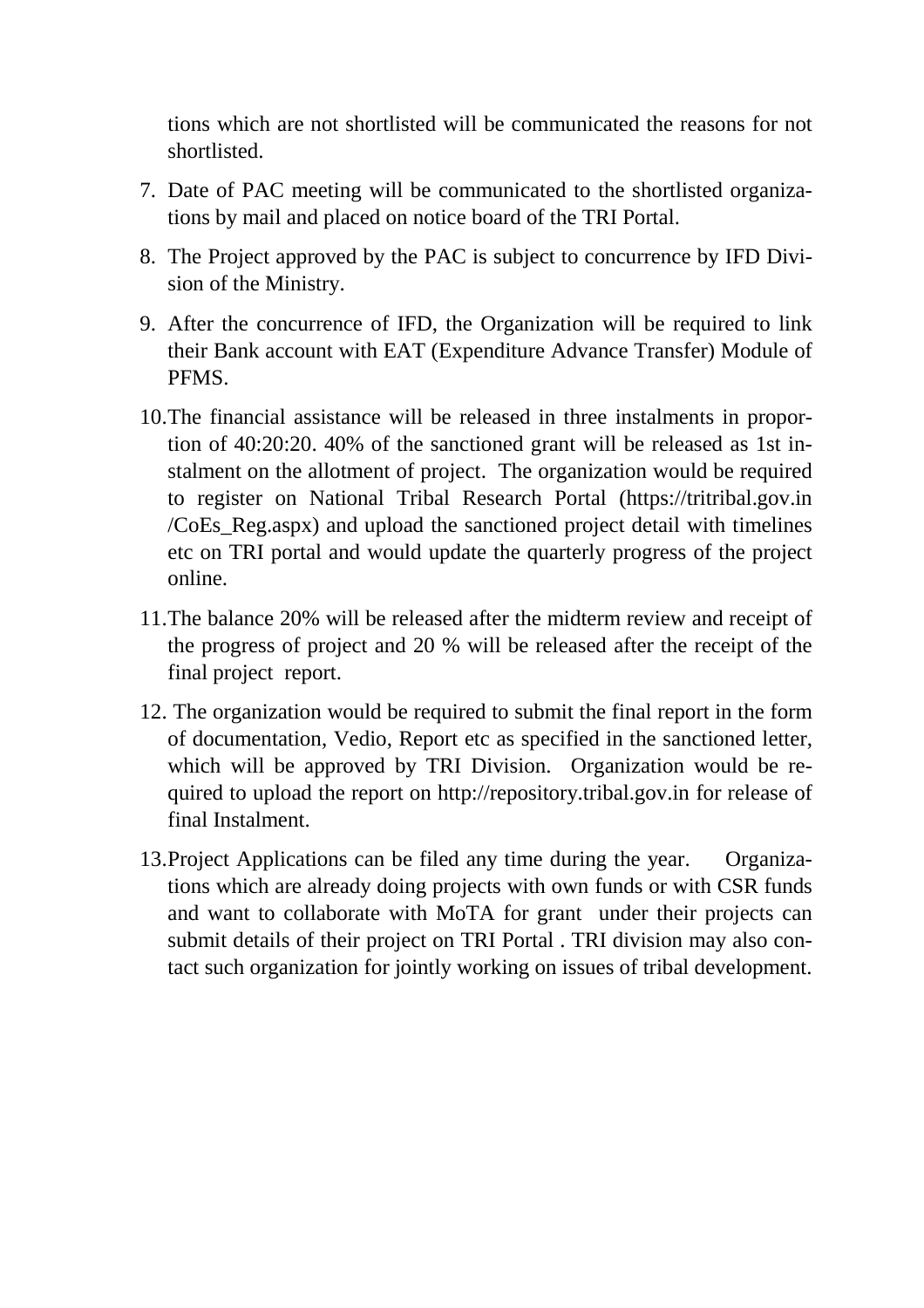# **Annexure -1**

## **Project Proposal Performa**

## **Central Sector Scheme of "Financial Assistance for support of Centre of Excellence" (Grants-in-Aid to Institutions for Centre of Excellence)**

**1. Title** (Short & Focused not exceeding 15 words) :

#### **2. Sectors of Research :**

(Pl. tick one or more boxes, as applicable)

| Health & Nutrition          |  |
|-----------------------------|--|
| Livelihood                  |  |
| <b>Forest Rights</b>        |  |
| Migration                   |  |
| <b>Indigenous Practises</b> |  |
| <b>Tribal Healers</b>       |  |
| Other (Please specify)      |  |

**3.** Name of organisation with complete address including contact number e-mail id:

### **4.**

a. Type of organization:

| Nature of Organization        |  |
|-------------------------------|--|
| Academic institution          |  |
| Research organization         |  |
| <b>Voluntary Organization</b> |  |
| Other (please specify)        |  |

b. Collaboration, if any, give details of the institution(s).....

|                      | Role & responsibility |
|----------------------|-----------------------|
| a. Implementing Org. |                       |
| b. Collaborator(s)   |                       |

#### **5. Name of Project Incharge, Project Co-Incharge, and Affiliation:**

| <i>i. Project Incharge</i>      |  |
|---------------------------------|--|
| Name                            |  |
| Organization                    |  |
| City (with pin code)            |  |
| Highest qualification & subject |  |
| E-mail                          |  |
| Phone number                    |  |

- **6. Executive Summary (500 Words):**
- **7. Background /Introduction ( 1000 Words )**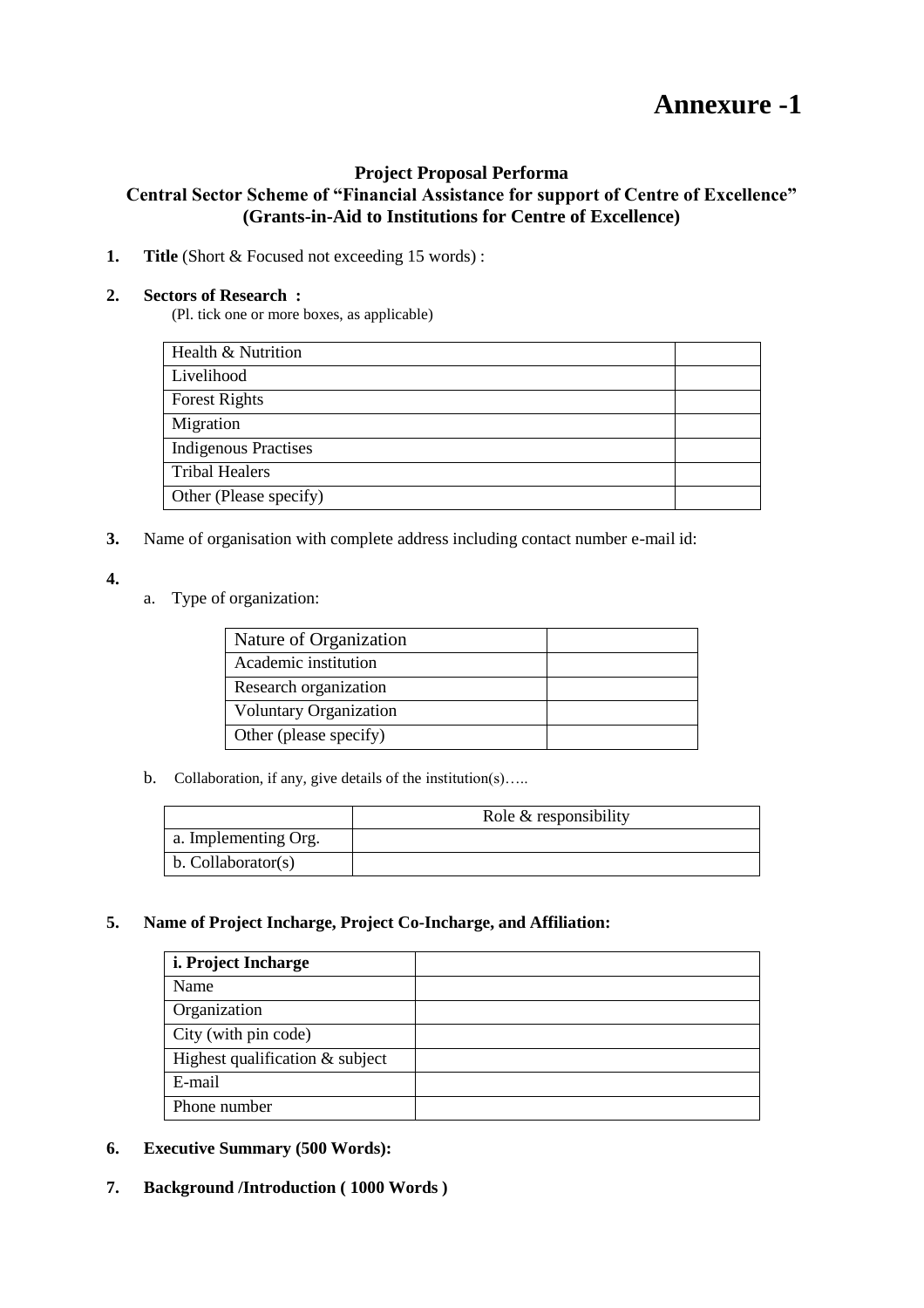#### **8. Objectives (Only 4-5 focused objective that can be observed, measured or clearly assessable):**

#### **9. Methodology** (1000 words):

(Describe how the project will leverage livelihood/economic opportunities and solve societal challenges in a sustainable way. Also, explain how, and in what way, the project will contribute to the advancement of knowledge in the subject/topic. Support with defined steps/relevant process details, e.g., flow chart, model, survey procedures, - as applicable to achieve the stated objectives)

#### **10. Work Plan** (1000 words - Please also provide activities schedule – Gantt chart):

i. **Phase wise work plan of action with timeline and deliverables in tabular form (**Describe how the proposal includes a plan for pilot application or trial in a realistic tribal environment)

#### **ii. Source of IT-based Platform:**

| <b>Source</b>                                                          | Name of agency/institution/individual expert |
|------------------------------------------------------------------------|----------------------------------------------|
| Generated in-house by staff                                            |                                              |
| Generated in-house by employing outside experts                        |                                              |
| Borrowed from an outside institution/expert                            |                                              |
| Modification of technology/know-how being used<br>by the beneficiaries |                                              |
| Any other (please specify):                                            |                                              |

#### **11. Project Location /Area:**

| <b>Project Area:</b> $\Box$ Rural $\Box$ Urban $\Box$ Both       |                                                                                                                                                                                           |
|------------------------------------------------------------------|-------------------------------------------------------------------------------------------------------------------------------------------------------------------------------------------|
| <b>Geographical Focus Area:</b><br>Village(s)/ $urban$ locality: |                                                                                                                                                                                           |
|                                                                  | <b>Project Area Profile</b> (Give following details along with a neatly drawn location map):                                                                                              |
|                                                                  | I. The geographical area covered, climate, land use pattern, crops & cropping patterns,<br>availability of natural resources & raw materials, availability of special skills/trades, etc. |

II.

a. Socio-economic status (such as conditions and occupations of the target beneficiaries, availability of basic amenities and facilities such as water  $\&$  sanitation, health centers, communication, roads, marketing facilities.

b. Baseline datasheet which may be assessed annually with respect to results and deliverables during the implementation of the project activities (if it is to improve livelihood opportunities through improved agriculture practices, what are the present status in terms of soil conditions, crop productivity and disease management, etc.)

- **12.** Project Duration: months
- **13. Total Budget (Rs. in Lakhs):**
	- i. Recurring Cost (Rs):
	- ii. Non-Recurring Cost (Rs):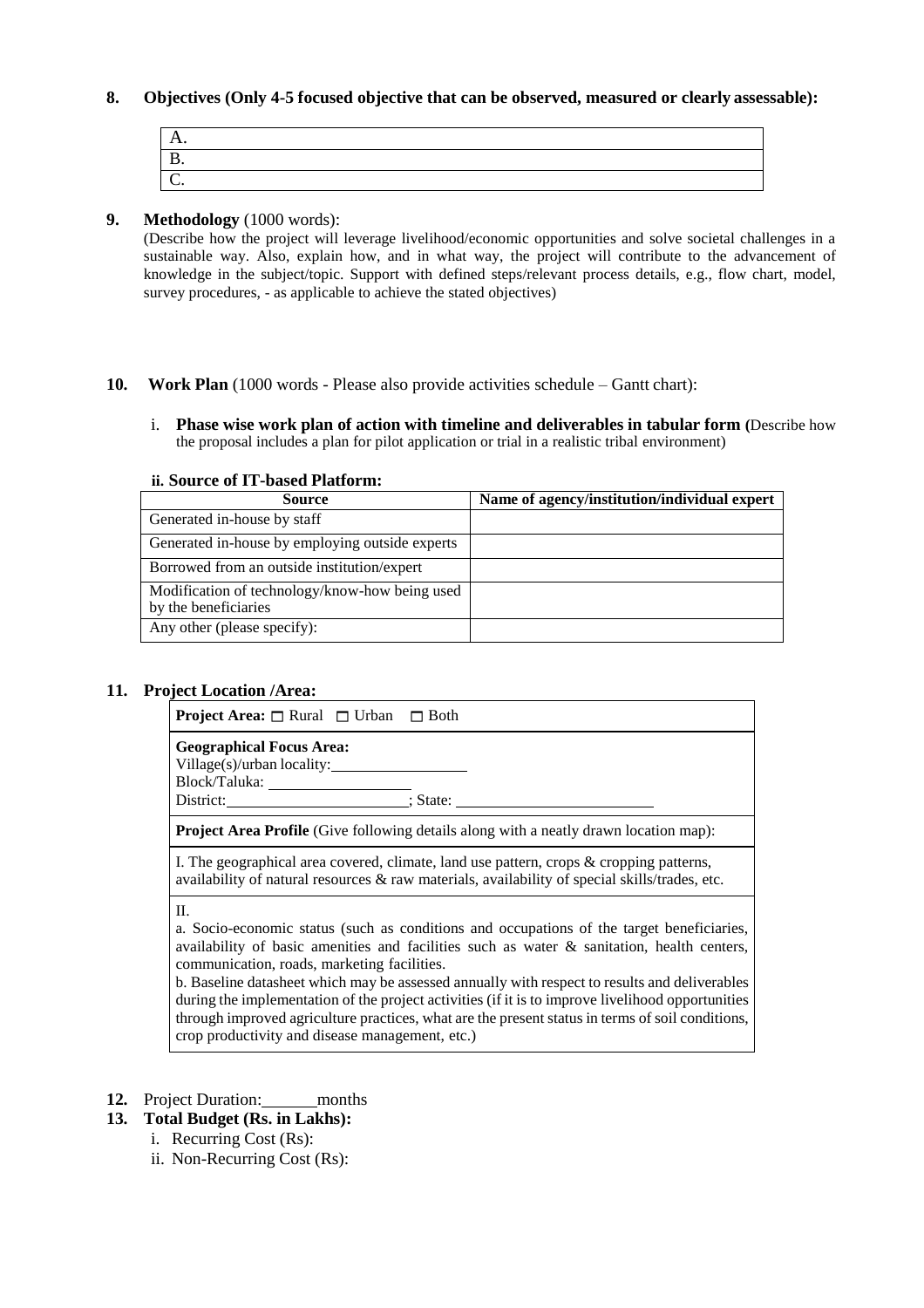| S.  | <b>Item</b>                                               | <b>Budget (Rs. in Lakhs)</b> |
|-----|-----------------------------------------------------------|------------------------------|
| No. |                                                           |                              |
|     |                                                           | <b>Total</b>                 |
| A   | <b>Recurring</b>                                          |                              |
|     | 1. Human resources                                        |                              |
|     | 2. Consumables                                            |                              |
|     | 3. Travel                                                 |                              |
|     | 4. Field testing, Demo/ Training expenses (if applicable) |                              |
|     | 5. Contingencies/Other costs                              |                              |
|     | 6. Institutional Overheads*                               |                              |
|     | 7. Any other item                                         |                              |
| B   | <b>Non-Recurring</b>                                      |                              |
|     | Ι.                                                        |                              |
|     | 2.                                                        |                              |
|     | Grand Total $(A+B)$                                       |                              |

**14. Target Beneficiaries (For ST beneficiaries, please annex a list of beneficiaries with village and address details):**

| <b>Type of Target Beneficiaries:</b>                     | <b>No. of Beneficiaries</b> |
|----------------------------------------------------------|-----------------------------|
|                                                          |                             |
| Economically weaker section                              |                             |
| Farmers                                                  |                             |
| Labourers                                                |                             |
| Artisans                                                 |                             |
| Women                                                    |                             |
| Youth                                                    |                             |
| Children                                                 |                             |
| Disabled/senior citizens                                 |                             |
| Industrial workers                                       |                             |
| $\Box$ Any other:                                        |                             |
| Total Size of Target Group(s) indicating % of            |                             |
| women/SC/ST of the total population in the project       |                             |
| area:                                                    |                             |
| The present average income level at the household level: |                             |

#### **15. Expected Outcomes** ( 1000 words):

Note: Please also comments on the possible benefit of project outcomes for different stakeholders.

#### **16. Self-sustainability of the project after the Ministry of Tribal Affairs project support is over** (500 words):

- **17.** Possibility of replication of the project in similar areas (after the proposed technological solution is proven, how will it be distributed? Involving state govt. for large scale technology dissemination or via market or any other means - any entrepreneur or business person involved in the work in any manner?)- 500 Words
- **18.** Suggest measurable indicators (**10-12 tangible as well as non-tangible along with means of verification)** for monitoring the effectiveness of project interventions with respect to the stated objectives and deliverables. The indices you choose must permit objective measurement and determination *vis-à-vis* timeline during the project cycle comparing with baseline data/control-list in the table is only indicative: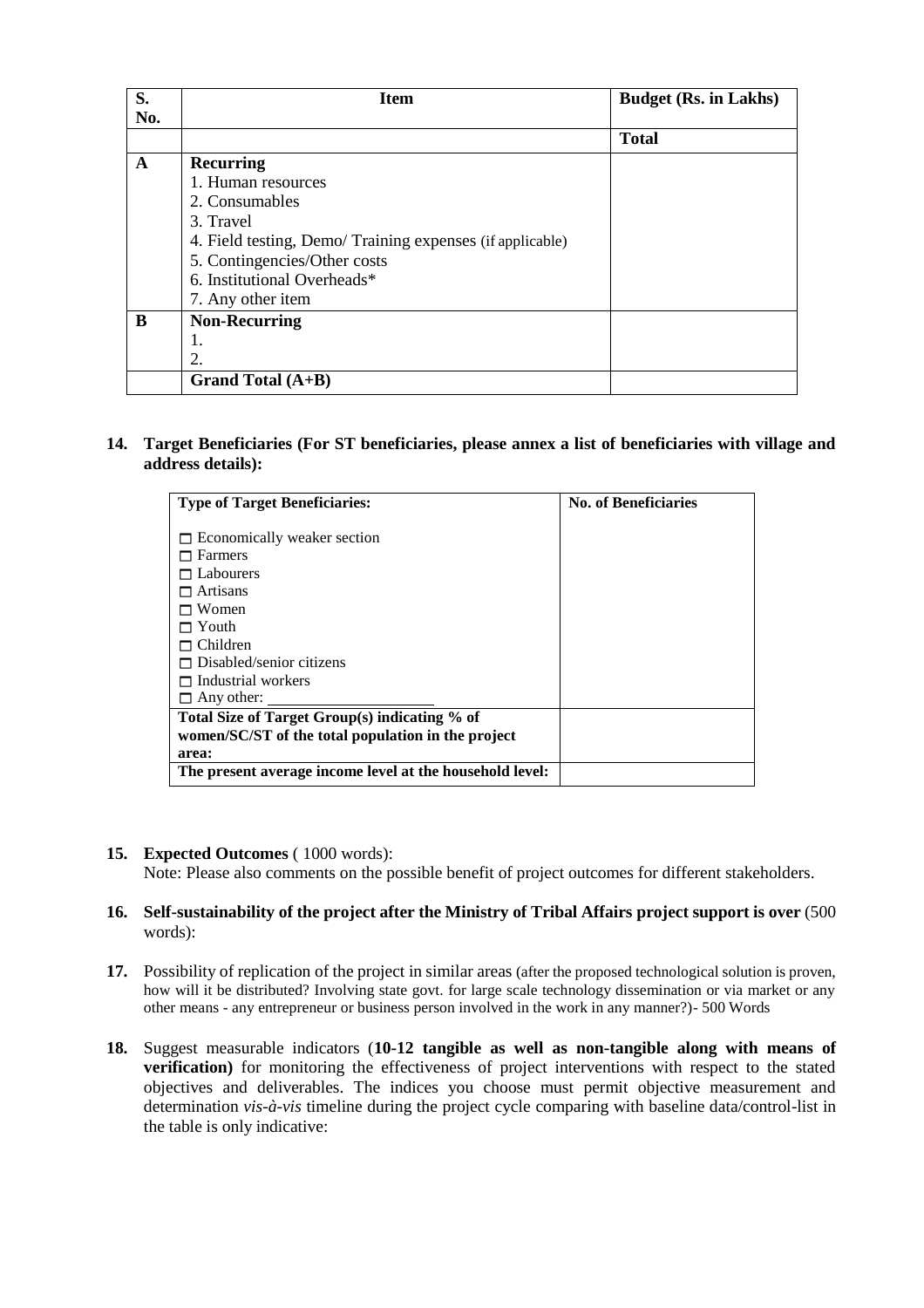| S. No.         | Indicators (as applicable)                                                           |  |  |
|----------------|--------------------------------------------------------------------------------------|--|--|
|                | Increase in crop production                                                          |  |  |
| $\overline{2}$ | Increase in land productivity                                                        |  |  |
| 3              | Change in land use pattern                                                           |  |  |
| $\overline{4}$ | Increase in irrigated area and/or drinking water coverage                            |  |  |
| 5              | Increase in family income                                                            |  |  |
| 6              | Increased availability of resources (natural and/or physical) and assets             |  |  |
| 7              | No. of beneficiaries using facilities created under the project                      |  |  |
| 8              | Increase in livelihood/employment opportunities                                      |  |  |
| 9              | Diversification of livelihood activities with a description                          |  |  |
| 10             | Improved linkages with banking/financing institutions                                |  |  |
| 11             | Improved linkages with Distt. authorities/State Govt/ PRIs                           |  |  |
| 12             | No. of SHGs/technology user groups/cooperatives and/or enterprises formed            |  |  |
| 13             | Improved linkages with market/enterprises                                            |  |  |
| 14             | Improved health of beneficiaries/sanitation/Less drudgery in work                    |  |  |
| 15             | Improved access to energy sources                                                    |  |  |
| 16             | No. of skilled/non-skilled workers trained                                           |  |  |
| 17             | No. of new technologies/products/processes/ services developed/adapted               |  |  |
| 18             | Adoption of newly developed product indicated by the number of adopters              |  |  |
| 19             | No. of organizations motivated and mobilized for replication of project achievements |  |  |
| 20             | No. of publications produced (Title, Journal, issue, yr.)                            |  |  |

**19. Affirmative Action:** Whether your organization has been sanctioned Research/Socio-Economic projects/CSR Projects related to tribal community or by other central/state govt. deptt. Or from foreign funding agencies in the past (up to 10 years)? If yes, provide details of completed and ongoing projects **(Copy of Project Report & Sanction letter to be annexed):**

| S | Title of the | Project  | Sector | Sub Sector | of<br>Date            | Amount    | Whether final                                                                  |
|---|--------------|----------|--------|------------|-----------------------|-----------|--------------------------------------------------------------------------------|
| N | project      | Location |        |            | completion/<br>status | (Rs lakh) | UC/SE<br>&<br>project                                                          |
|   |              |          |        |            |                       |           | completion<br>report has been<br>submitted<br>(ii)<br>mention<br>yes,<br>date) |
|   |              |          |        |            |                       |           |                                                                                |
|   |              |          |        |            |                       |           |                                                                                |

**20.**

- a) Whether, your organization is receiving funding for research Project from the Ministry of Tribal Affairs, Govt. of India? \*Yes/No\*
- b) If yes, indicate whether activities of the present proposal are covered under the approved activities of core support provided to your organization by the Ministry of Tribal Affairs? Please also give a list of approved activities under the sanctioned project by the Ministry of Tribal Affairs, Govt. of India.

| $\cdot$ $\cdot$<br>. |  |
|----------------------|--|
| $\frac{1}{2}$<br>    |  |

(**Note:** Organizations must ensure to avoid duplication of activities. However, proposed intervention /objectives as a new proposal for identified core activity towards innovative interventions may be considered). **CHECKLIST FOR PROJECT PROPOSAL APPLICATIONS**